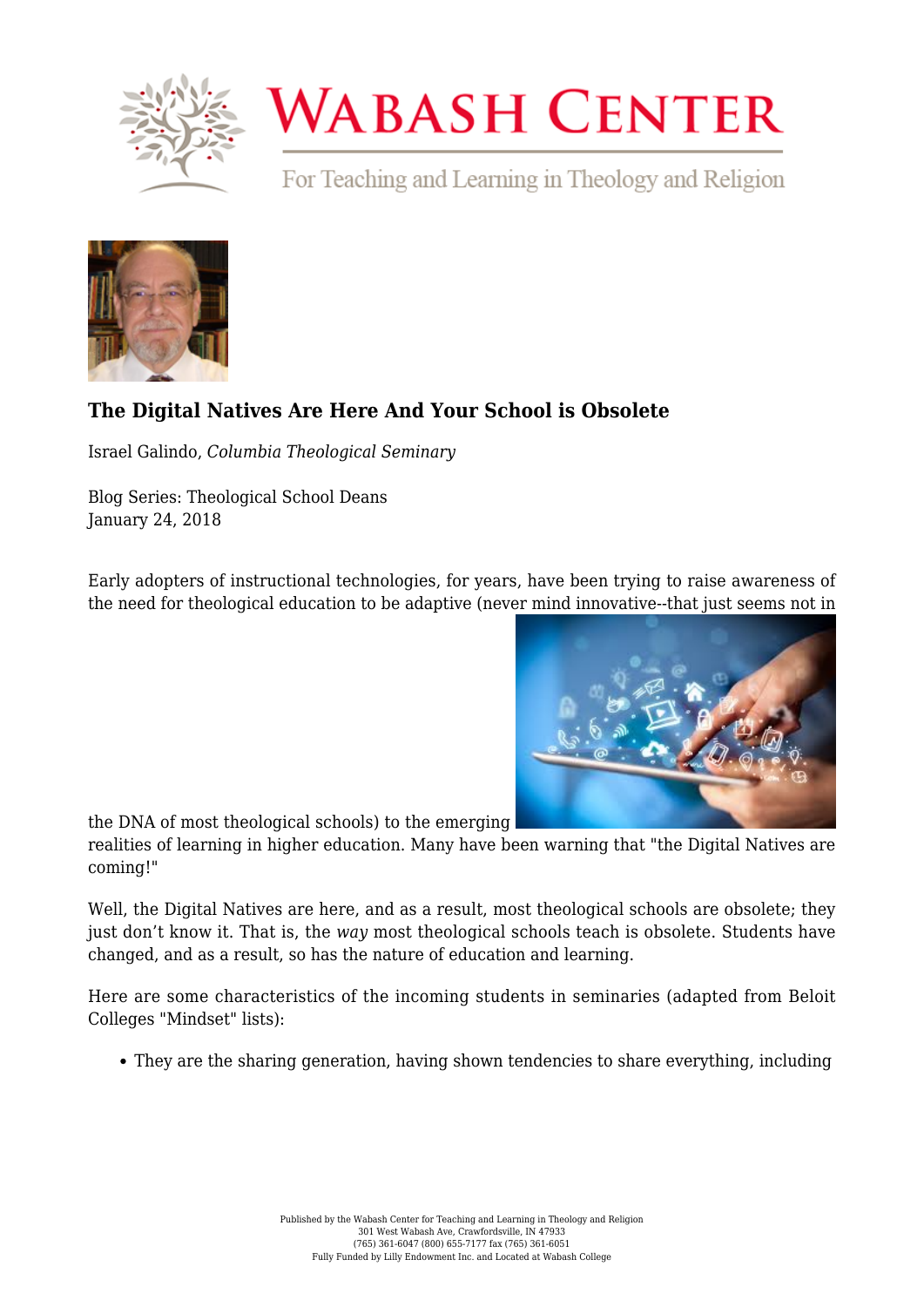possessions, no matter how personal.

- Having a chat has seldom involved talking.
- Their TV screens keep getting smaller as their parents' screens grow ever larger.
- Rites of passage have more to do with having their own cell phone and Skype accounts than with getting a driver's license and car.
- A tablet is no longer something you take in the morning.
- Threatening to shut down the government during Federal budget negotiations has always been an anticipated tactic.
- Growing up with the family dog, one of them has worn an electronic collar, while the other has toted an electronic lifeline.
- Plasma has never been just a bodily fluid.
- With GPS, they have never needed directions to get someplace, just an address.
- There has never been a national maximum speed on U.S. highways.
- Their favorite feature films have always been largely, if not totally, computer generated.
- They have never really needed to go to their friend's house so they could study together.
- They may have been introduced to video games with a new Sony PlayStation left in their cribs by their moms.
- A Wiki has always been a cooperative web application rather than a shuttle bus in Hawaii.
- They have always been able to plug into USB ports
- Their parents' car CD player is soooooo ancient and embarrassing.
- Since they binge-watch their favorite TV shows, they might like to binge-watch the video portions of their courses too.
- "Press pound" on the phone is now translated as "hit hashtag."
- The water cooler is no longer the workplace social center; it's the place to fill your water bottle.
- There has always been "TV" designed to be watched exclusively on the web.
- Yet another blessing of digital technology: They have never had to hide their dirty magazines under the bed.
- Attending schools outside their neighborhoods, they gather with friends on Skype, not in their local park.
- They have never used Netscape as their web browser.
- "Good feedback" means getting 30 likes on your last Facebook post in a single afternoon.
- They are the first generation for whom a "phone" has been primarily a video game, direction finder, electronic telegraph, and research library.
- Electronic signatures have always been as legally binding as the pen-on-paper kind.
- They have largely grown up in a floppy-less world.
- XM has always offered radio programming for a fee.
- There have always been emojis to cheer us up.
- Donald Trump has always been a political figure, as a Democrat, an Independent, and a Republican.
- Amazon has always invited consumers to follow the arrow from A to Z.
- In their lifetimes, *Blackberry* has gone from being a wild fruit to being a communications device to becoming a wild fruit again.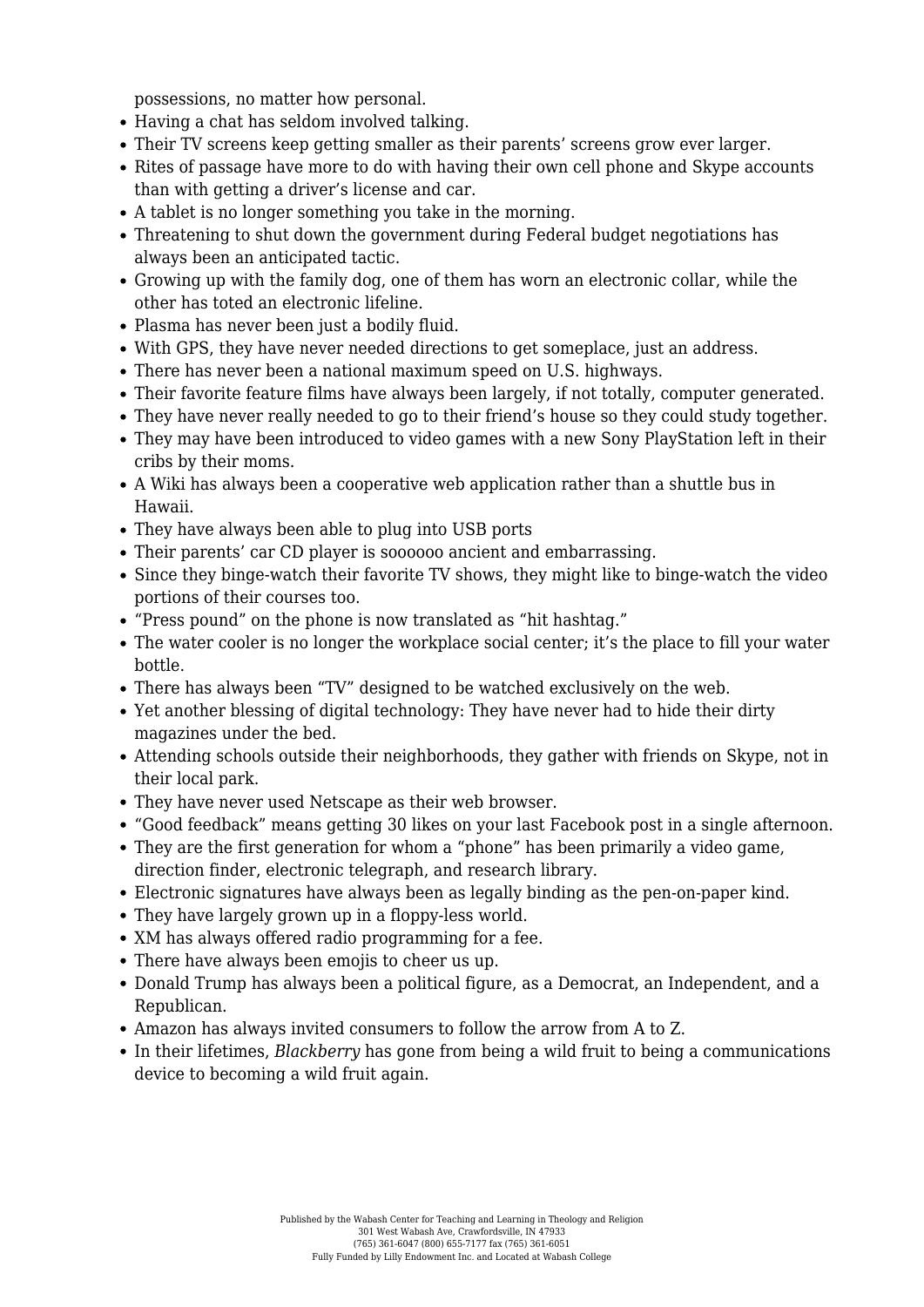- They may choose to submit a *listicle* in lieu of an admissions essay.
- By the time they entered school, laptops were outselling desktops.
- Once on campus, they will find that college syllabi, replete with policies about disability, non-discrimination, and learning goals, might be longer than some of their reading assignments.
- Whatever the subject, there's always been a blog or a Youtube channel for it.
- A movie scene longer than two minutes has always seemed like an eternity.
- As toddlers, they may have taught their grandparents how to Skype.
- Wikipedia has steadily gained acceptance by their teachers.(1)

Closer to home: The majority of your incoming students have taken at least one online course, in elementary school, high school or college; they don't need a "tutorial" or orientation to using an LMS (but many of your Faculty do!). A paper syllabus is useless to them. They expect that most of the information they need for your class will be on a digital platform (an LMS, a website, or an app) on a screen (a laptop, a tablet, or their phones). Whatever they produce in your class, for whatever subject, will be digital to some extent. And, they are better at Powerpoint than you.

The reality is that as theological schools we hold on to an industrial-aged model in a digital world. Furthermore, the imagined future students we push our admissions office to find to fill our classroom seats and residential halls don't need us to learn. Classroom instruction as a signature pedagogy is obsolete.

That may seem an overstatement, but here are examples of how Digital Natives challenge ideas of how you learn and from whom.

[At 13 Patrick McCabe learned robotics from the internet.](https://www.youtube.com/watch?v=ZgOVCh_cYnk) [He even demonstrates how to teach a](https://www.youtube.com/watch?v=OgzdDp5qfdI) [robot to learn.](https://www.youtube.com/watch?v=OgzdDp5qfdI)

[Amira Willighagen was seven years old she took it upon herself to learn how to sing opera](https://www.youtube.com/watch?v=UJ3u5w9NYjQ) [music.](https://www.youtube.com/watch?v=UJ3u5w9NYjQ)

[Growing up in Pakistan, there were no instructors in town that could teach Usman Riaz how to](https://www.youtube.com/watch?v=wZHSKC6d6W8) [play percussive guitar,](https://www.youtube.com/watch?v=wZHSKC6d6W8) so he learned it from the internet. "I wanted to learn more about that so I just let the internet be my teacher," Usman said, "You learn from exposure and you learn from watching other people and that's exactly what I did except that instead of having the person physically in front of me I had a portal to them through the computer." He says, "There's so much out there available for everybody that they don't need to sit and worry about whether they don't have a teacher or not, you just need an internet connection and the desire to want to learn something and that's really it."

Arguably, the most important role of a dean is to be the visionary that shapes the educational values and enterprise of the school. Does your vision for your school align with the realities of a digital world?